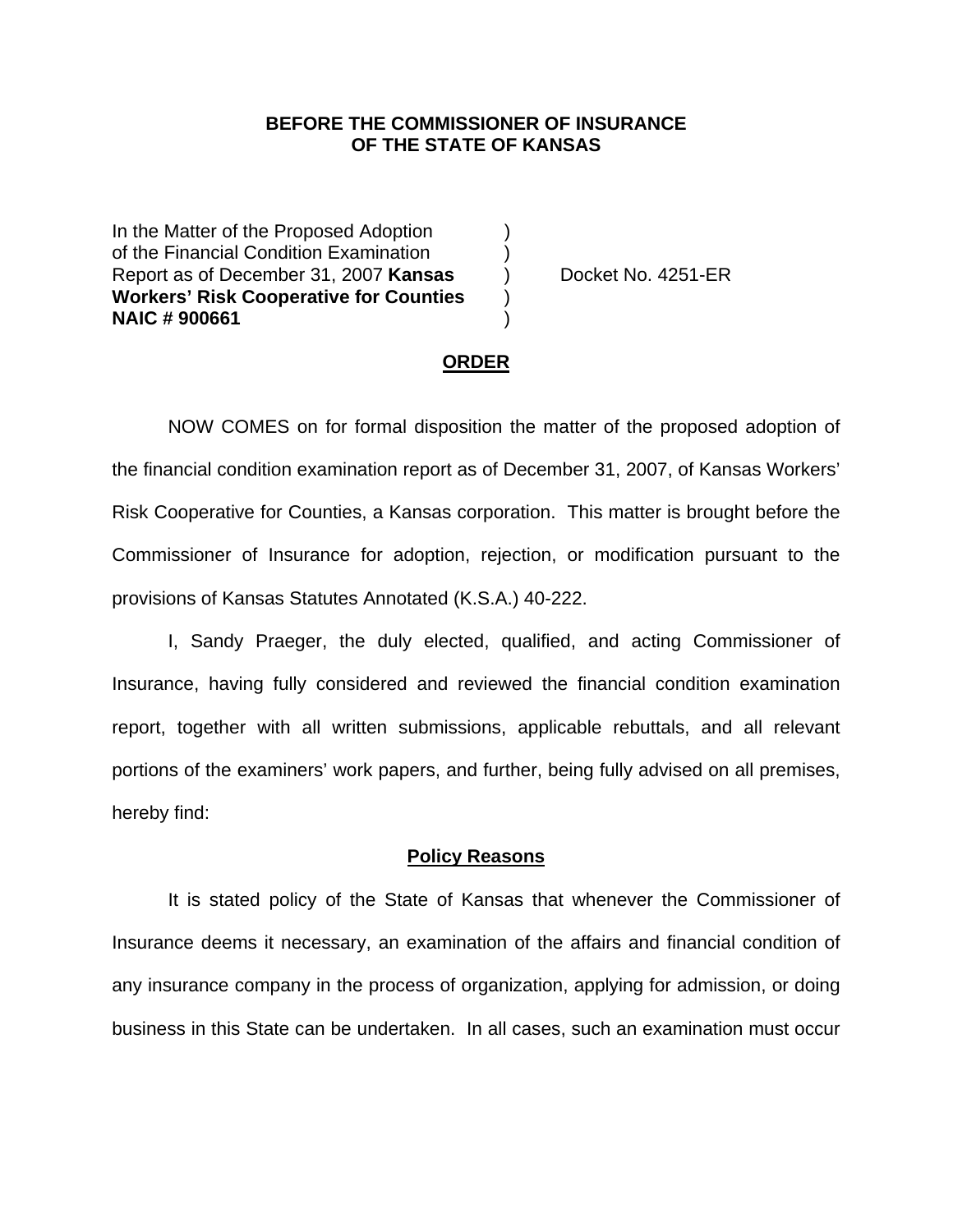once every five (5) years. Through the examination process, the insurance consuming public will be well served and protected.

### **Findings of Fact**

 1. The Commissioner of Insurance has jurisdiction over this matter pursuant to K.S.A. 40-222.

 2. An examination of Kansas Workers' Risk Cooperative for Counties was undertaken by the Kansas Insurance Department and was completed on January 21, 2009.

 3. The examiner-in-charge tendered and filed with the Kansas Insurance Department a verified written report of the examination within thirty (30) days following completion of the examination, to wit; November 12, 2010.

 4. Following receipt of the verified report, the Kansas Insurance Department transmitted the report to Kansas Workers' Risk Cooperative for Counties on November 19, 2010, with a duly executed notice advising the company of its opportunity to prepare and submit to the Kansas Insurance Department a written submission or rebuttal with respect to any and all matters contained in the report. Kansas Workers' Risk Cooperative for Counties was further advised that any written submission or rebuttal needed to be filed with the Kansas Insurance Department no later than thirty (30) days after receipt of the verified report.

 5. Kansas Workers' Risk Cooperative for Counties filed a written acceptance of the verified report on December 3, 2010.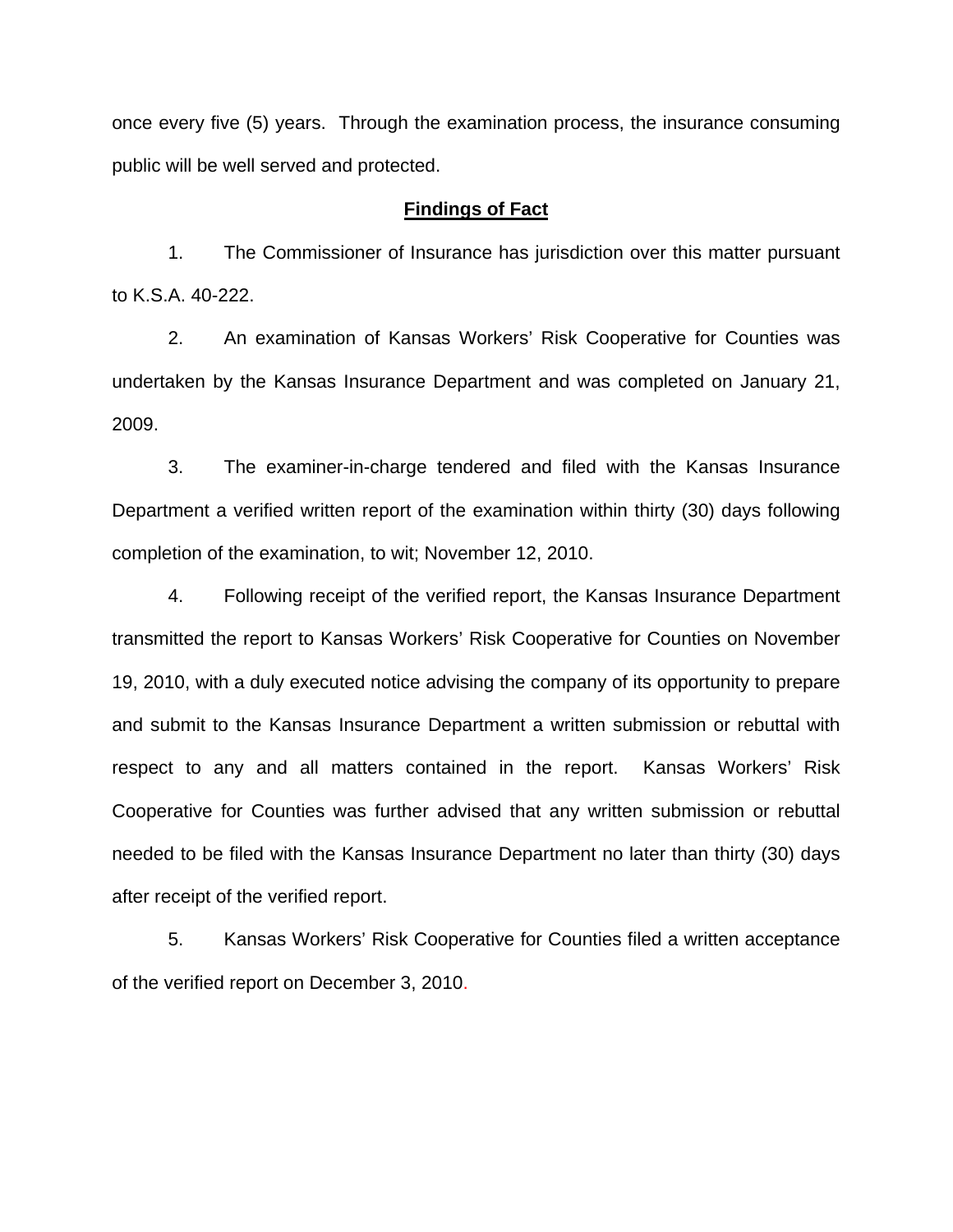6. Based upon the written submission tendered by Kansas Workers' Risk Cooperative for Counties, the company took no exceptions to matters contained in the verified report.

 7. Within thirty (30) days of the end of the time period allowed for written submission or rebuttal, the Commissioner of Insurance fully reviewed the report, together with all written submissions and rebuttals provided by Kansas Workers' Risk Cooperative for Counties. The Commissioner of Insurance further reviewed all relevant workpapers.

 8. No other written submissions or rebuttals were submitted by Kansas Workers' Risk Cooperative for Counties.

## **Conclusion of Law**

9. K.S.A. 40-222(k)(2) provides:

"Within 30 days of the end of the period allowed for the receipt of written submissions or rebuttals, the commissioner shall fully consider and review the report, together with any written submissions or rebuttals and any relevant portions of the examiners workpapers and enter an order:

- (A) Adopting the examination report as filed or with modification or corrections. If the examination report reveals that the company is operating in violation of any law, regulation or prior order of the commissioner, the commissioner may order the company to take any action the commissioner considers necessary and appropriate to cure such violations; or
- (B) rejecting the examination report with directions to the examiners to reopen the examination for purposes of obtaining additional data, documentation or information, and refiling pursuant to subsection (k); or
- (C) call and conduct a fact-finding hearing in accordance with K.S.A. 40- 281 and amendments thereto for purposes of obtaining additional documentation, data, information and testimony."